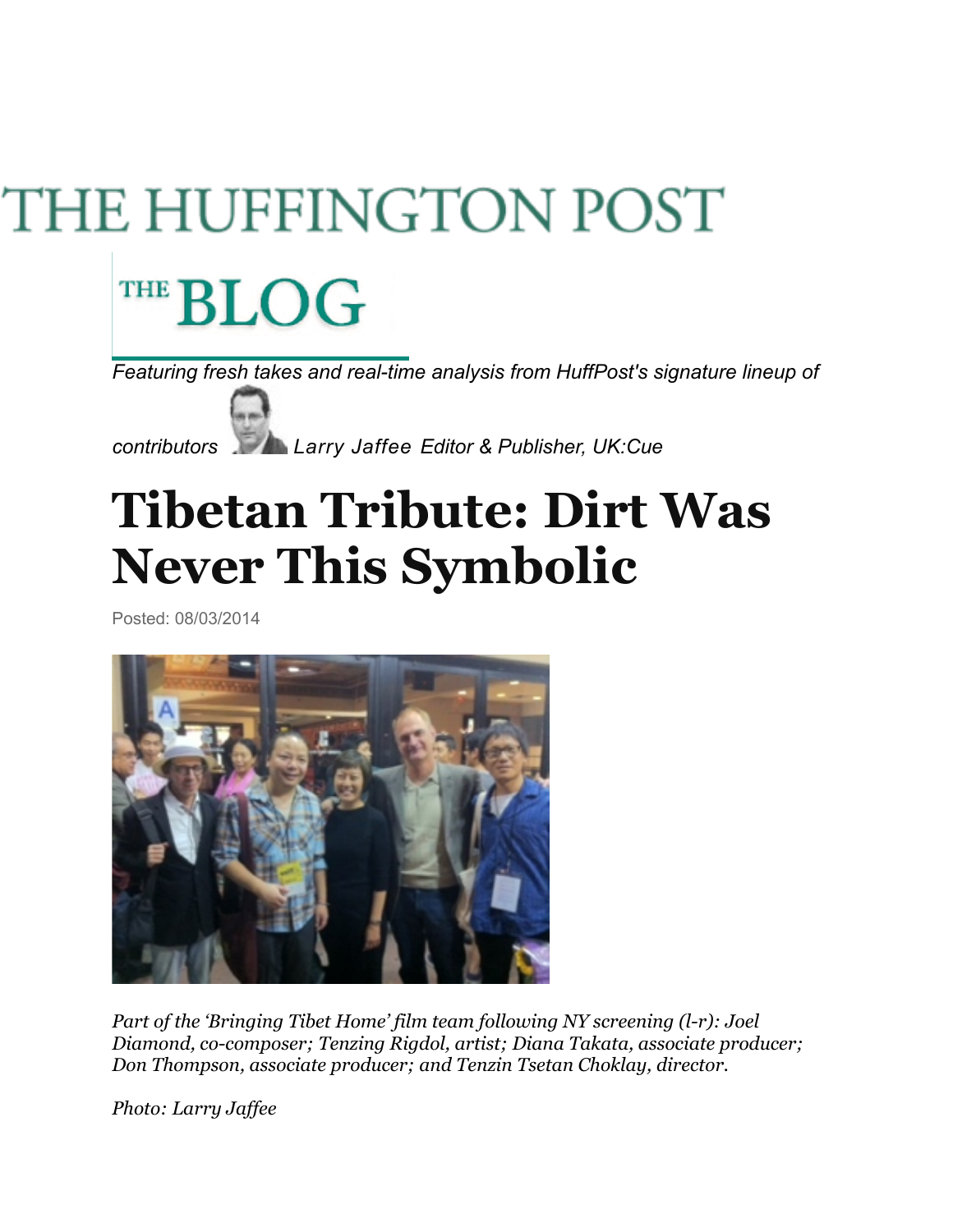A brilliant film depicting the plight of Tibetans in exile, *Bringing Tibet Home* captures the essence of political protest, conceptual art and family honour.

The feature-length documentary received its US East Coast premiere 31 July at the Asian American International Film Festival in Manhattan and a SRO house. A UK screening is planned for later this year.

At the film's core is its defiance in face of past Chinese oppression, and the possibility of repercussions resulting from physically moving 20,000 kilos (22 tons) of soil from Shigatse, Tibet to Dharamsala, India, where more than 100,000 Tibetans live in exile, including the Dalai Lama, whom Beijing continues to view as a thorn in its side.

Tenzing Rigdol, a 32-year-old Tibetan artist living in New York, came up with the idea for the soil project as a way to pay tribute to his father who had hoped to return to his homeland of Tibet before he died. When it became apparent that he was too ill to attempt such a trip, his son figured out a way to bring Tibet to all those who shared a similar forced dislocation.

Rigdol's parents both fled Tibet after the Chinese government's occupation in 1959, initially moving to Nepal (where the artist was born in 1982), and then India; the family received political asylum in 2002 from the US government. Rigdol's mother attended the New York screening; his dad died a few years ago.

Rigdol enlisted childhood friend, filmmaker Tenzin Tsetan Choklay, also of Tibetan heritage, living in New York, to visually chronicle the project. They first met when they were 7 years old, and became reacquainted in 2009 when Choklay moved to New York.

Rigdol's personal reason for wanting to see the project through weighs as heavily as the film's political statement, embodied by the inclusion of news footage of someone burning to death, as we learn that there have been more than 100 self-immolations by Tibetan monks to protest China's disallowance of their culture.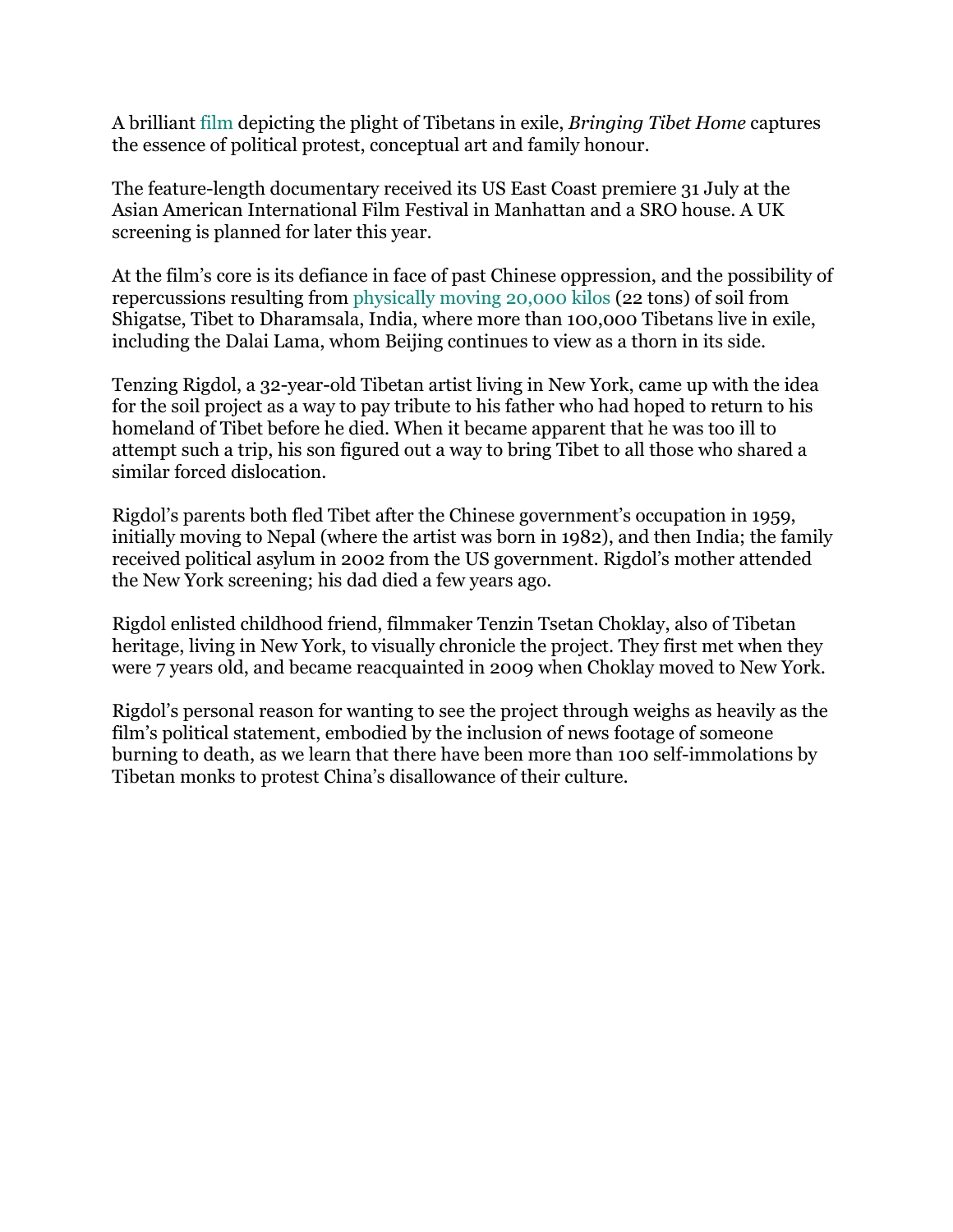

*Bringing Back Tibet's* strong narrative is aided by two camera-friendly characters, the first being Rigdol's childhood friend still living in India, Topten Tsering, who, with a glint of mischievousness, agrees to help any way he can, fully understanding the implications of what they're taking on (i.e., potential arrest, etc.).

Exhibiting deadpan humour, the unflappable Tsering figures out the logistics of getting and transporting the soil, as he negotiates over a mobile phone with unseen contacts in Tibet. Meanwhile, Rigdol stoically deals with various setbacks, and wonders to himself if his soil project may be doomed and all the prior work, time and money in vain.

Seeking spiritual guidance, the artist's jovial uncle, the other pivotal character providing comic relief, assures him he will be successful in his quest, despite the mounting adversity, such as having to trust unknown intermediaries who say it's too dangerous for the truck carrying the soil to attempt crossing the bridge into India without being found out by the Chinese authorities.

As if divine intervention suddenly manifests, Choklay's camera captures bags of soil zooming across a zip line that apparently has been used to carry other clandestine items. Rigdol presents a sample of the dirt to an overjoyed Dalai Lama, who blesses the project and writes with his index finger in the soil the equivalent of "Tibet" in their native language. In the film, the Dalai Lama also expresses hope for diplomacy and understanding with the Chinese government, striking a universal chord that as easily applies to the current Israeli/Palestinian conflict.